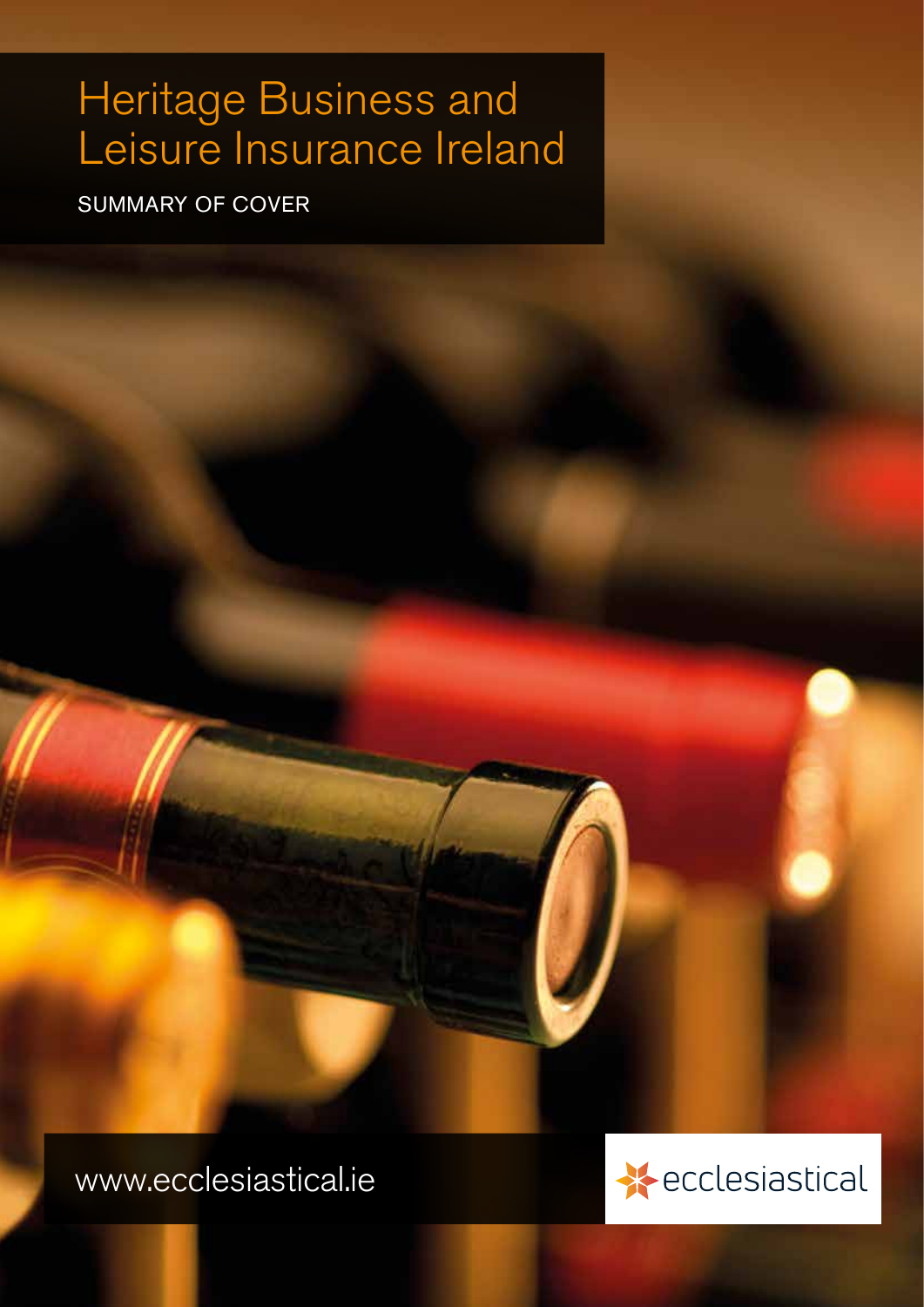## **What is a policy summary?**

This document provides key information about the Heritage Business and Leisure insurance policy. Please note that this policy summary does not contain the full terms and conditions of this contract. These can be found in the Heritage Business and Leisure insurance Ireland policy wording which is available on our website. If you have any questions please contact your insurance broker.

The sections you have chosen to insure and the applicable sums insured are shown on your policy schedule.

## **Policy name**

Heritage Business and Leisure insurance Ireland

## **Underwritten by**

Ecclesiastical Insurance Office plc. Helplines and legal expenses provided in partnership with ARAG Legal Protection Limited (ARAG).

## **Duration of your policy**

Generally 12 months from the start date shown on your policy schedule, full details will be shown in your policy schedule.

### **Renewal of your policy**

We will send you notice that your policy is approaching renewal before it is due. Your requirements may change over time, so you may benefit from reviewing the value, cover and level of service provided by your policy.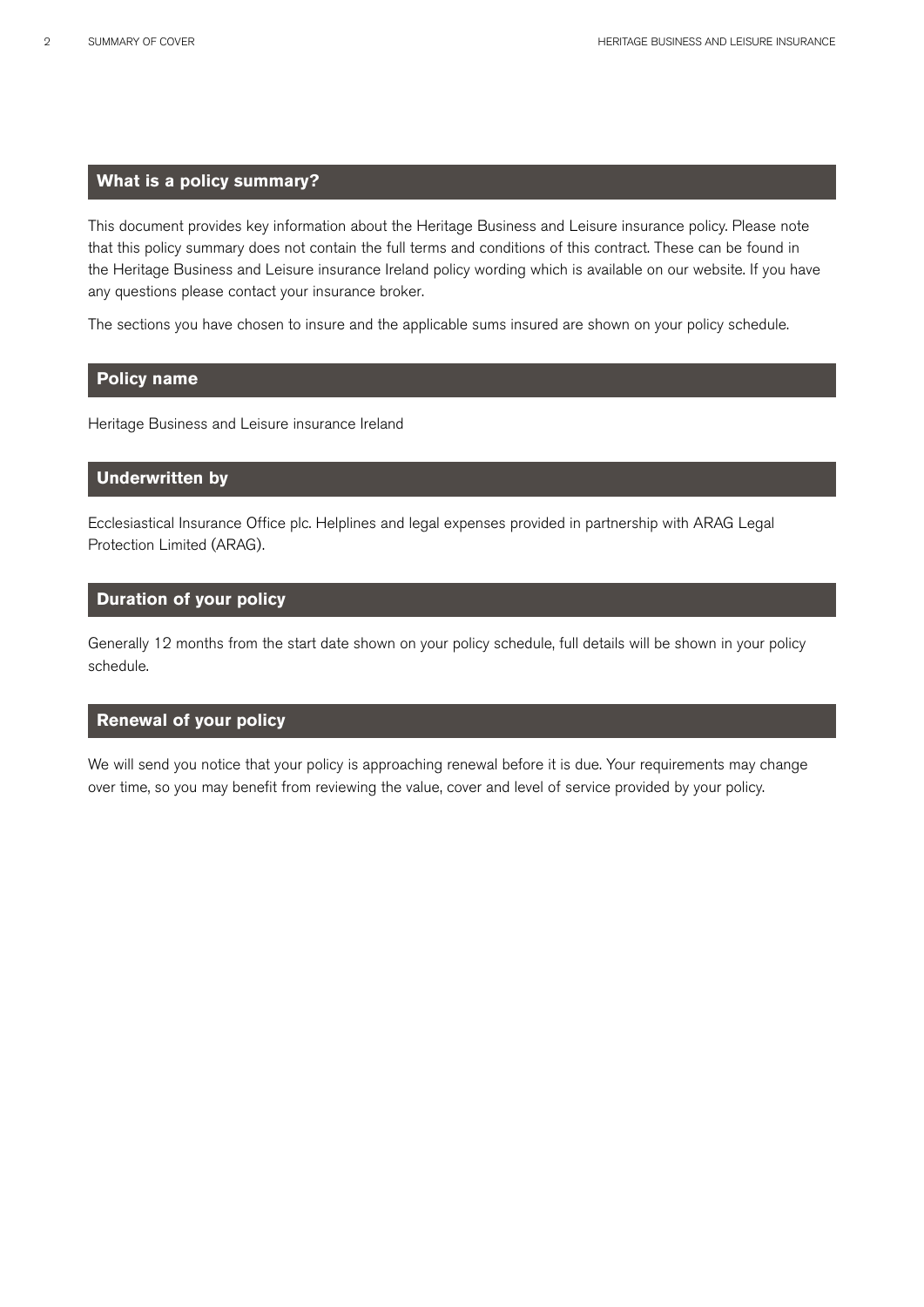# **Key benefits include**

|                              | We can provide a broad range of cover within one tailored policy with options to include the following:                                                                                                                                                                                                                                                                                                                      |
|------------------------------|------------------------------------------------------------------------------------------------------------------------------------------------------------------------------------------------------------------------------------------------------------------------------------------------------------------------------------------------------------------------------------------------------------------------------|
| Property Damage              | 'All Risks' cover for<br>buildings with subsidence cover included as standard<br>contents, personal possessions; including the possessions of employees<br>and visitors<br>We also provide extensions for<br>loss avoidance and loss prevention<br>planning permission increased costs above the sum insured<br>bequeathed property<br>٠<br>architectural salvage<br>environmentally friendly rebuilding<br>٠<br>fly tipping |
| Fine Art                     | Art and antiques including exhibits which can be insured on the basis of<br>your valuations                                                                                                                                                                                                                                                                                                                                  |
| <b>Business Interruption</b> | 'All Risks' cover<br>We also provide extensions for<br>٠<br>loss of attraction<br>ticketing suppliers<br>storage sites<br>٠<br>external exhibitions                                                                                                                                                                                                                                                                          |
| Equipment breakdown          | Insurance for a range of equipment including safety curtains, sound and<br>lighting systems, lifts, boilers and air conditioning systems<br>up to €7,500,000 any one period of insurance for all claims<br>up to €650,000 any one accident for computer equipment at your premises<br>up to €6,500 for any one accident to portable computer equipment<br>anywhere in the world                                              |
| Personal accident            | Cover for your permanent employees<br>Includes Disappearance and Exposure<br>Option to include volunteers<br>Option to include Permanent partial disablement                                                                                                                                                                                                                                                                 |
| Loss of registration/licence | Covers your loss of revenue or the depreciation of your financial interest in<br>the premises following the withdrawal of the certificate or licence including<br>Wedding licence<br>Premises licence<br>Care registration                                                                                                                                                                                                   |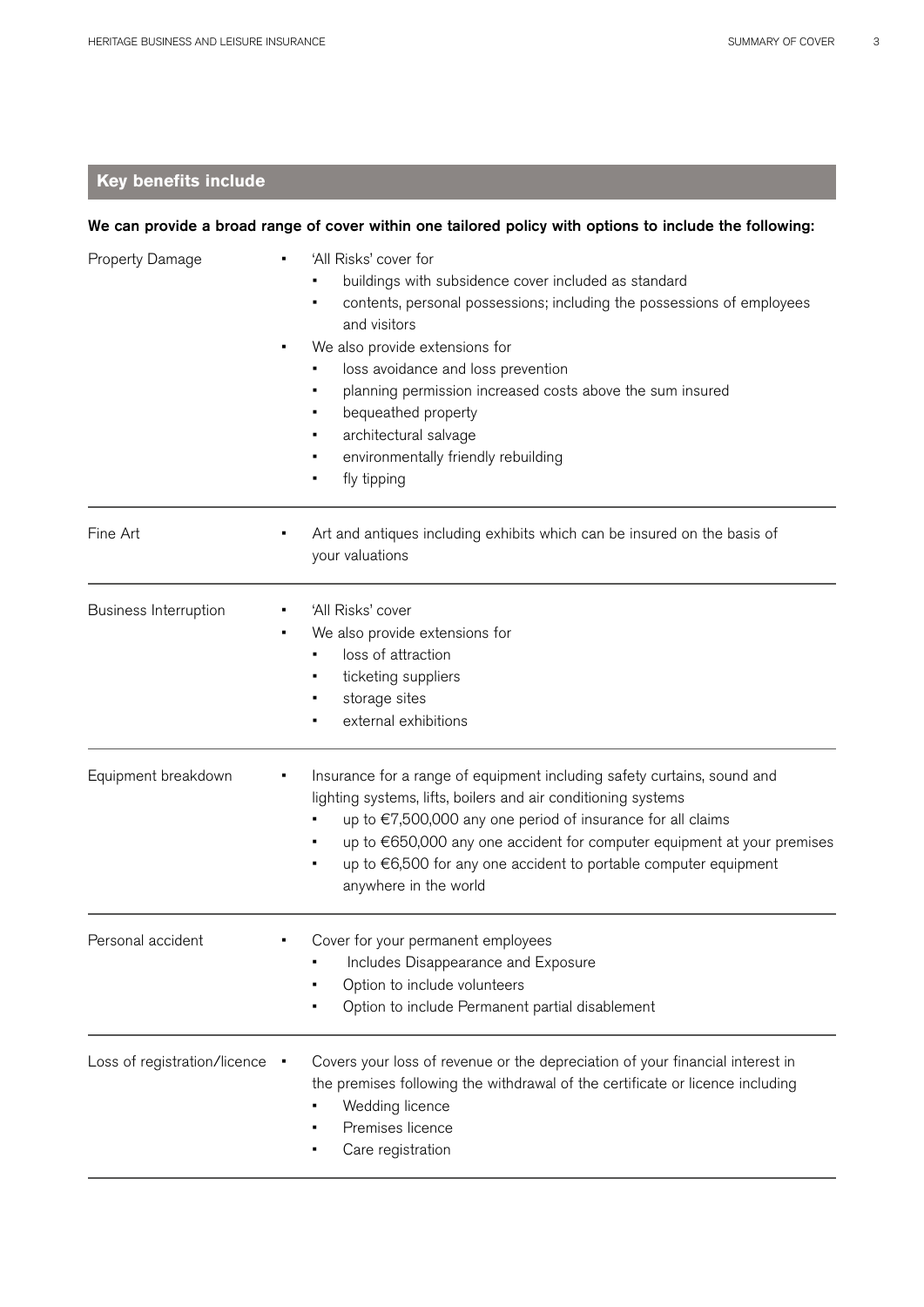| <b>Key benefits continued</b>                                                                                                              |                                                                                                                                                                                                                                                                                                                                                                                                                                                                                                                                                                                                                                                                                                                                    |  |  |
|--------------------------------------------------------------------------------------------------------------------------------------------|------------------------------------------------------------------------------------------------------------------------------------------------------------------------------------------------------------------------------------------------------------------------------------------------------------------------------------------------------------------------------------------------------------------------------------------------------------------------------------------------------------------------------------------------------------------------------------------------------------------------------------------------------------------------------------------------------------------------------------|--|--|
| Public liability                                                                                                                           | Standard limit of $\epsilon$ 6,500,000 and a range of extensions as standard for<br>personal liability extension (beyond that in connection with the business)<br>covering resident staff and residents<br>overseas personal liability extension covering employees and volunteers<br>additional clean-up costs extension up to €1,000,000 any one period of<br>insurance, for remediation of accidental pollution and contamination which<br>you are ordered to make by a regulatory authority                                                                                                                                                                                                                                    |  |  |
| Employers liability                                                                                                                        | Standard limit of €13,000,000                                                                                                                                                                                                                                                                                                                                                                                                                                                                                                                                                                                                                                                                                                      |  |  |
| Hirers' liability                                                                                                                          | Providing protection to third party hirers who hire out your premises                                                                                                                                                                                                                                                                                                                                                                                                                                                                                                                                                                                                                                                              |  |  |
| Professional indemnity,<br>Directors' and officers'<br>liability, Trustees' and<br>management liability,<br>Fidelity and Legal<br>expenses | Wrongful acts and errors, under Professional indemnity, Directors' and officers'<br>liability, and Trustees' and management liability sections<br>Legal expenses cover for a range of legal issues specified in the policy up to the<br>limit of indemnity stated in the schedule for legal costs and expenses including<br>solicitors' and barristers' fees court costs expenses for expert witnesses<br>attendance expenses accountants' fees and employment compensation awards<br>(the latter are further limited to an aggregate limit in total for all such awards in<br>any period of insurance as stated in the schedule or policy wording)<br>Fidelity cover protecting you against theft by your employees or volunteers |  |  |
| Reputational risks                                                                                                                         | Cover for damage to the organisation's reputation including<br>costs to manage a public relations crisis after an event insured under the<br>Liabilities, Trustees' and management liability and Professional indemnity<br>sections (with the option to extend this to any incident - limits apply)<br>libel and slander<br>interruption or interference of the business following the death or immoral<br>act of your Patron                                                                                                                                                                                                                                                                                                      |  |  |
| Money                                                                                                                                      | Cover including<br>fraud and identity theft<br>the doubling of limits before and after a fund raising event<br>losses due to dishonesty of any director, trustee, volunteer or employee                                                                                                                                                                                                                                                                                                                                                                                                                                                                                                                                            |  |  |
| Goods in transit                                                                                                                           | Cover for accidental damage to your goods whilst in transit<br>by road, rail or sea<br>by parcel or post<br>anywhere in the Republic of Ireland and UK                                                                                                                                                                                                                                                                                                                                                                                                                                                                                                                                                                             |  |  |
| Value added services                                                                                                                       | Commercial legal advice helpline<br>Health and medical information services<br>Counselling helpline for the proprietor employees and their immediate family<br>members<br>Employment Manual - offering online employment guidance                                                                                                                                                                                                                                                                                                                                                                                                                                                                                                  |  |  |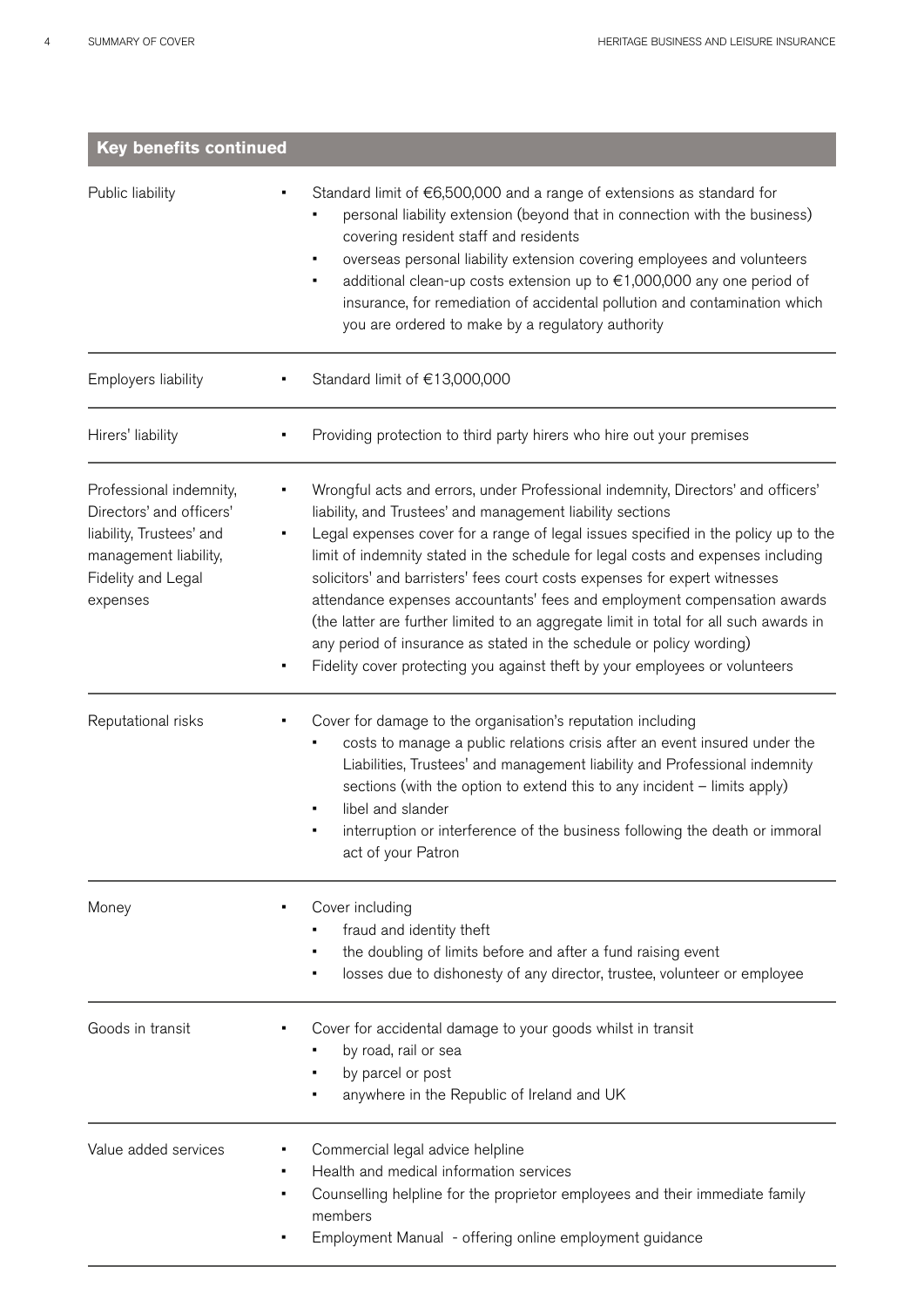We can also provide cover for

- Cyber insurance
- Engineering inspections of plant to comply with statutory Health and Safety requirements

| Significant or unusual exclusions/limitations |                                                                                                                                                                                                                                                                                                                                                                                                                                                                                                                                                                                                                                                                                                                      |  |
|-----------------------------------------------|----------------------------------------------------------------------------------------------------------------------------------------------------------------------------------------------------------------------------------------------------------------------------------------------------------------------------------------------------------------------------------------------------------------------------------------------------------------------------------------------------------------------------------------------------------------------------------------------------------------------------------------------------------------------------------------------------------------------|--|
| General                                       | Certain conditions apply in relation to<br>Automatic sprinkler installations<br>Buildings unoccupied more than 30 days<br>Additional conditions may apply for the following<br>Deep fat frying apparatus<br>Fire extinguishers, fire alarm installations<br>Security devices including intruder alarms<br>Some cover may be reduced in respect of unoccupied buildings<br>Pollution, Electronic risks and War exclusions apply<br>Wear and tear, gradual deterioration, faulty or defective design, materials or<br>workmanship and changes in the water table and frost damage are excluded<br>It is a condition that you notify us of any alterations or repairs where the<br>٠<br>contract value exceeds €100,000 |  |
| Property damage                               | Theft of property must involve forced entry or exit to or from a building                                                                                                                                                                                                                                                                                                                                                                                                                                                                                                                                                                                                                                            |  |
| Equipment breakdown                           | No cover for items which are covered under any maintenance agreement,<br>warranty or guarantee<br>No cover is provided for breakdown caused by computer viruses or hacking<br>Biomass and biogas installations are not included                                                                                                                                                                                                                                                                                                                                                                                                                                                                                      |  |
| Money                                         | Escort requirements are in place for transporting cash in excess of $€4,000$<br>Excludes fraudulent use of credit or debit cards by you and your representatives<br>Identity theft costs must be agreed by us in advance<br>Dishonesty cover requires the loss to be discovered within 28 days of<br>its occurrence                                                                                                                                                                                                                                                                                                                                                                                                  |  |
| Personal accident                             | No cover for travel to a destination which the Department of Foreign Affairs<br>and Trade has advised against before the journey commences                                                                                                                                                                                                                                                                                                                                                                                                                                                                                                                                                                           |  |
| Loss of registration/licence                  | No cover for losses caused by your own acts or omission                                                                                                                                                                                                                                                                                                                                                                                                                                                                                                                                                                                                                                                              |  |
| Employers' liability                          | Claimant's costs and expenses are included within the Limit of Indemnity                                                                                                                                                                                                                                                                                                                                                                                                                                                                                                                                                                                                                                             |  |
| Public & products liability                   | Fines and penalties are excluded<br>In respect of Products liability, claims arising from contractual liability are excluded                                                                                                                                                                                                                                                                                                                                                                                                                                                                                                                                                                                         |  |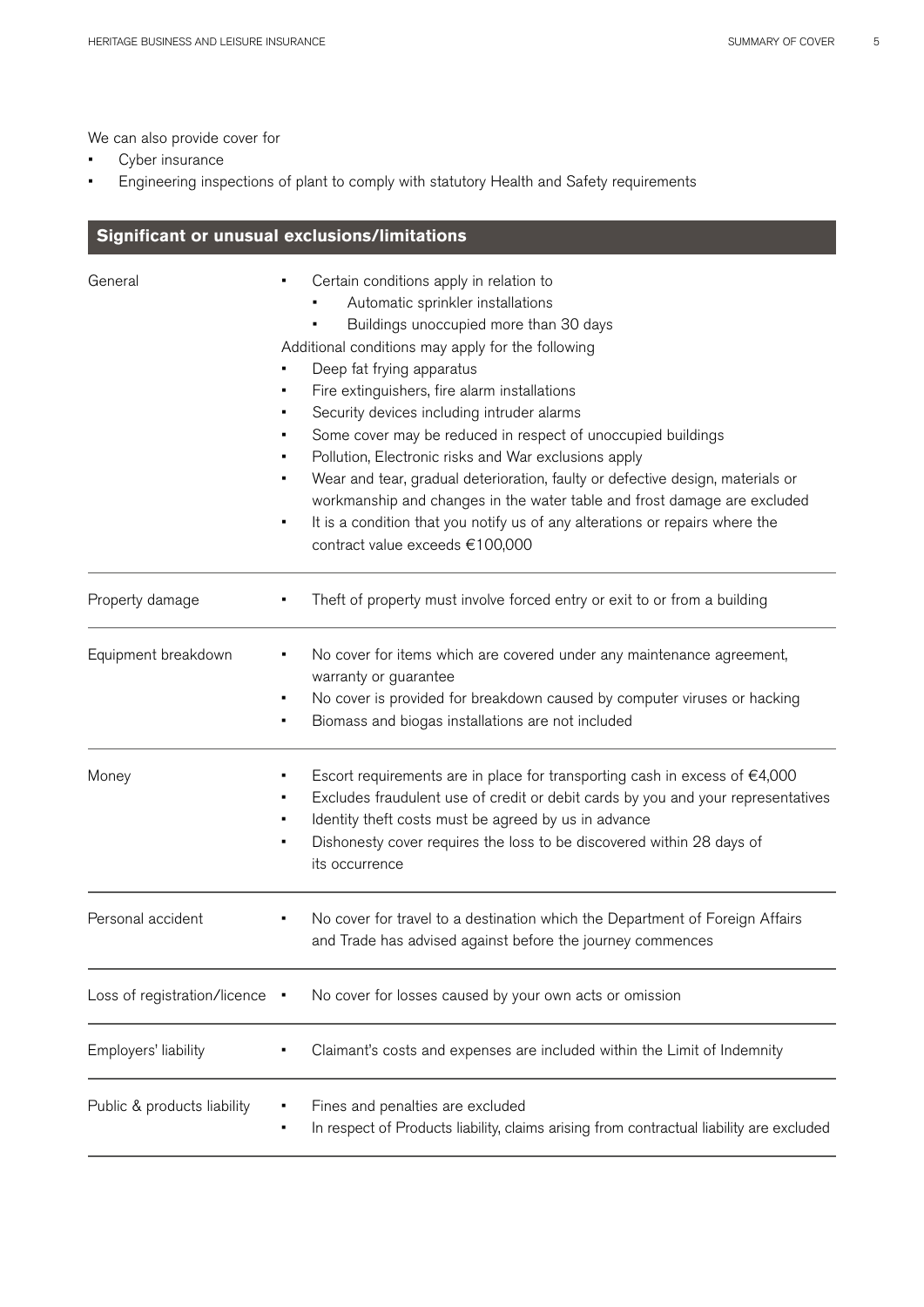## **Significant or unusual exclusions/limitations continued**

| Reputational risks                    | It is a condition that you notify us with 48 hours of any adverse publicity<br>resulting in a Public relations claim (other than where the incident is covered<br>under the Liabilities, Trustees' and management liability or Professional<br>indemnity section).                                                                                                                                                                                                                                                                                                                                                                                                                                                                                                                                                                                                                        |
|---------------------------------------|-------------------------------------------------------------------------------------------------------------------------------------------------------------------------------------------------------------------------------------------------------------------------------------------------------------------------------------------------------------------------------------------------------------------------------------------------------------------------------------------------------------------------------------------------------------------------------------------------------------------------------------------------------------------------------------------------------------------------------------------------------------------------------------------------------------------------------------------------------------------------------------------|
| Professional indemnity                | No cover for any claims or circumstances which are known to you at the start<br>of cover<br>No cover for claims arising out of any medical advice diagnosis or treatment<br>٠                                                                                                                                                                                                                                                                                                                                                                                                                                                                                                                                                                                                                                                                                                             |
| Trustees' & management<br>liability   | No cover for any claims or circumstances which are known to you at the start of<br>cover<br>No cover for the organisation under the standard Trustees' liability cover<br>Excludes the administration of any pension fund or scheme                                                                                                                                                                                                                                                                                                                                                                                                                                                                                                                                                                                                                                                       |
| Directors' and officers'<br>liability | No cover for any claims or circumstances which are known to you at the start of<br>cover                                                                                                                                                                                                                                                                                                                                                                                                                                                                                                                                                                                                                                                                                                                                                                                                  |
| Legal expenses                        | You must let ARAG know about any problems straight away or they may not<br>provide cover if you have tried to deal with matters on your own<br>Problems must relate to your business activities in order for cover to apply<br>Any claims where you are bankrupt or become bankrupt at the start or during a<br>claim are excluded<br>Except in certain circumstances, as specified in the policy wording, cover is<br>٠<br>subject to a "reasonable prospects of success" clause "Reasonable prospects"<br>is a 51% or greater chance of success as assessed by a law firm or tax expert<br>chosen by ARAG<br>In certain circumstances you may be free to appoint your own legal<br>representative who will be subject to the ARAG standard terms of appointment<br>including an hourly rate of €150 per hour (any costs that fall outside the<br>standard terms will not be paid by us) |
| Fidelity                              | Cover will be subject to you complying with minimum standards of control in<br>respect of supervision, accounting procedures and checking the security of<br>money or goods<br>Conditions apply in respect of obtaining references for employees and volunteers                                                                                                                                                                                                                                                                                                                                                                                                                                                                                                                                                                                                                           |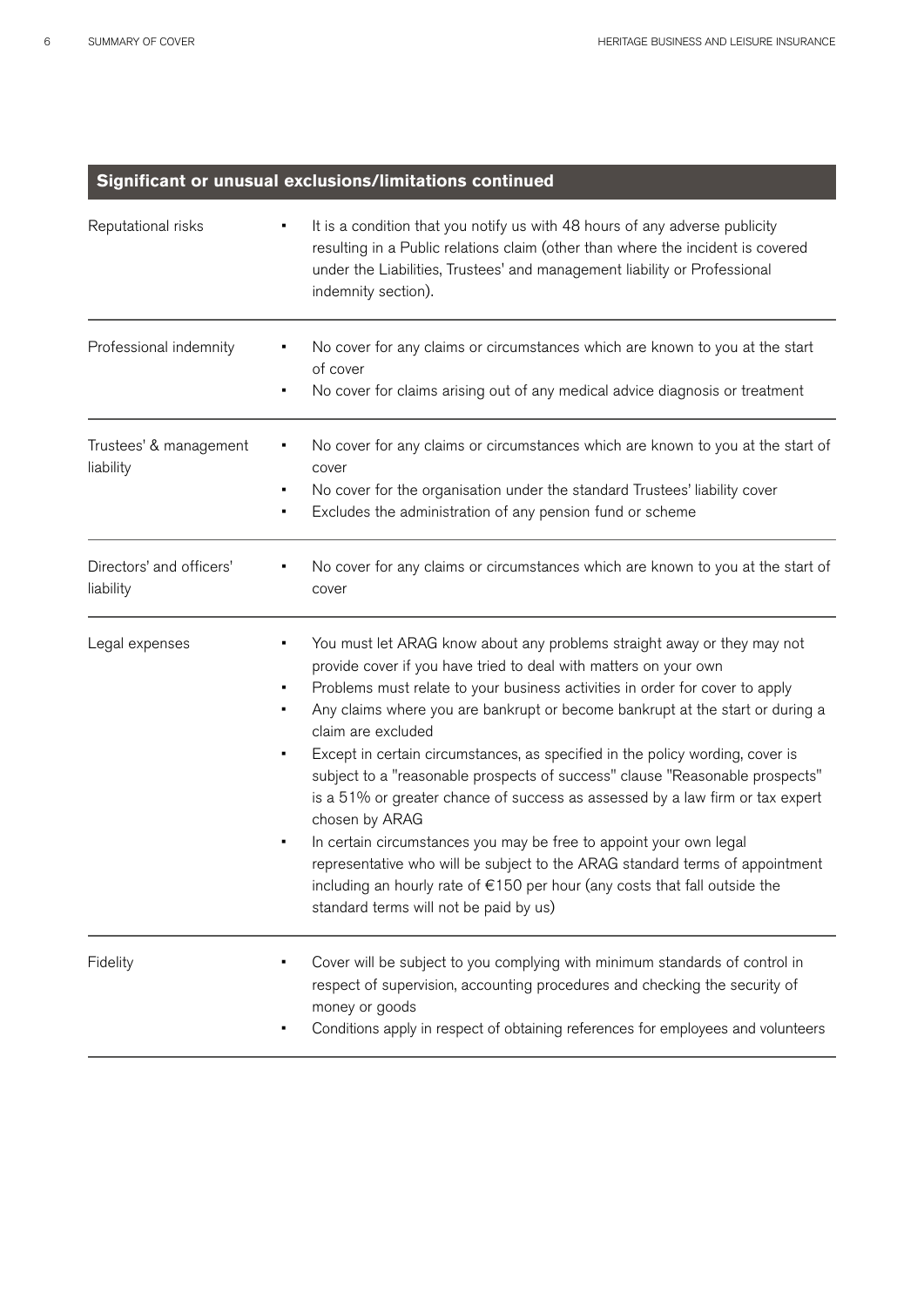### **Cancellation rights**

You have a right to cancel the policy within 14 days of receiving your policy documents. This is shown in your policy under the heading 'Cancellation' in the General Conditions. This General Condition also explains your right to cancel outside of the cooling off period and our right to cancel your policy under certain circumstances.

## **Claims service**

For claims other than Legal expenses claims - If you wish to report a new claim or discuss an existing claim during office hours (Monday to Friday 9am to 5pm) please call

# **01 619 0300**

## Outside of business hours please call **1890 252 877**

(this 24 hour claims helpline is managed by ProAdjust Limited) Please note that charges for Lo-call numbers may vary if you call from a mobile phone

## For Legal expenses claims call ARAG **01 670 7470**

## **Complaint handling procedures**

If you are unhappy with our products or service, please contact us as soon as possible.

You can complain in writing or verbally at any time to:

#### For all complaints other than Legal expenses complaints:

Ecclesiastical Insurance Office plc 2nd Floor Block F2 **Eastpoint** Dublin 3 D03 T6P8

Tel: 01 619 0300 Email: complaints@ecclesiastical.com

## For Legal expenses complaints

ARAG Legal Protection Limited (ARAG) Europa House Harcourt Centre Harcourt Street Dublin 2 D02 WR20

Tel: 01 670 7470 Email: customerrelations@arag.ie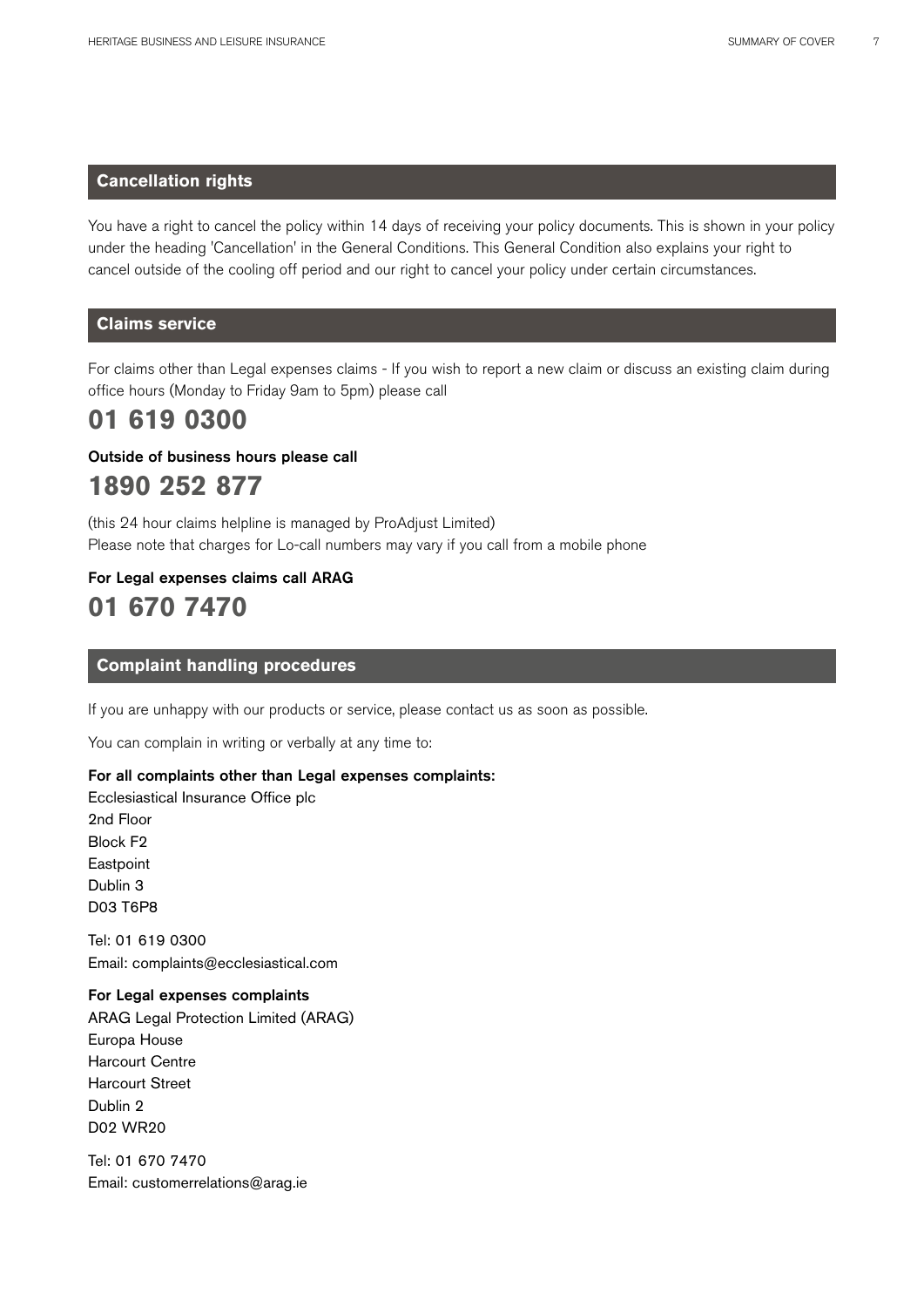### **Our promise to you**

- We will investigate your complaint and provide you with the name of your point of contact in relation to your complaint.
- We will keep you informed of the progress of your complaint with regular written updates on the progress of our investigation at intervals no greater than 20 business days.
- We shall attempt to investigate and fully resolve your complaint within 40 business days and will furnish you with the findings of our investigation into your complaint within five business days of completion of our investigation.
- We will use feedback from your complaint to improve our service.

If you're not entirely satisfied with our handling of and final response to your complaint, or if we have not completed our investigation in 40 business days, we'll inform you of your right to take your complaint to the Financial Services and Pensions Ombudsman.

The Financial Services and Pensions Ombudsman, Lincoln House,

Lincoln Place, Dublin 2 D02 VH29

Tel: 01 567 7000 Email: info@fspo.ie Website: www.fspo.ie

The Financial Services and Pensions Ombudsman can investigate complaints from all customers, except limited liability companies which have a turnover of €3m and above.

This complaints handling procedure does not affect your right to take legal proceedings.

## **The Insurance Compensation Fund & the Financial Services Compensation Scheme (FSCS)**

Irish resident policyholders of Ecclesiastical may be in a position to claim from either the Insurance Compensation Fund or the FSCS as detailed below.

### **The Insurance Compensation Fund**

This was established under the Insurance Act 1964 amended by the Insurance (Amendment) Act 2011. The fund is designed to facilitate payments to policyholders in relation to risks in Ireland where an Irish-authorised non-life insurer or a non-life insurer authorised in another EU Member State goes into liquidation or administration. Not all policyholder liabilities are covered by the fund. A sum due to a commercial policyholder may not be paid out of the fund unless the sum is due in respect of the liability to an individual.

For further information on the scheme you can visit the website at www.centralbank.ie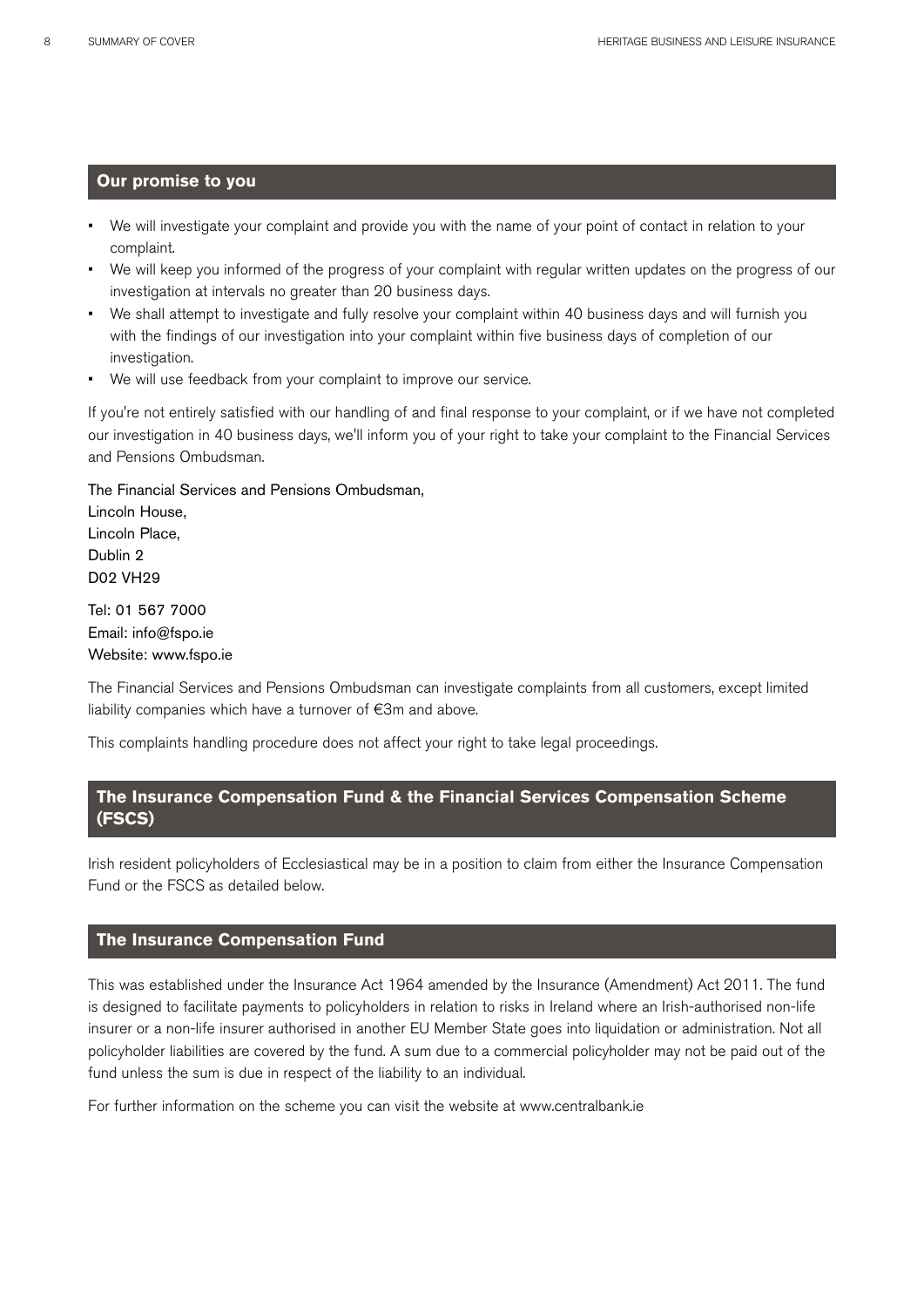## **The Financial Services Compensation Scheme (FSCS)**

This scheme was set up under the terms of the United Kingdom Financial Services and Markets Act 2000. It extends to include polices issued by the Republic of Ireland branches of United Kingdom insurers, provided they are authorised by the PRA.

The Financial Services Compensation Scheme (FSCS) is the independent body, set up by the UK Government, which gives you your money back if your authorised\* financial services provider goes into liquidation or administration.

The FSCS protects a range of products for both individuals and small businesses. Limits apply depending on the product you have bought. The FSCS does not charge individual consumers for using its service. The FSCS cannot help you if the firm you have done business with is still trading.

For further information on the scheme you can visit the website at:

# **www.fscs.org.uk**

or write to:

Financial Services Compensation Scheme 10th Floor Beaufort House 15 St Botolph Street London EC3A 7QU

Tel: 0044 207 741 4100 Fax: 0044 207 741 4101 Email: enquiries@fscs.org.uk

\* The FSCS can only pay compensation for customers of financial services firms authorised by the PRA or the FCA.

## **Law applying**

The policy (other than the Legal expenses section) shall be governed by and construed in accordance with the law of Republic of Ireland unless the Insured's habitual residence (in the case of an individual) or central administration and/or place of establishment is located in Northern Ireland, England, Wales or Scotland in which case the law that applies in that location shall apply.

The Legal expenses section shall be governed by the laws of the Republic of Ireland.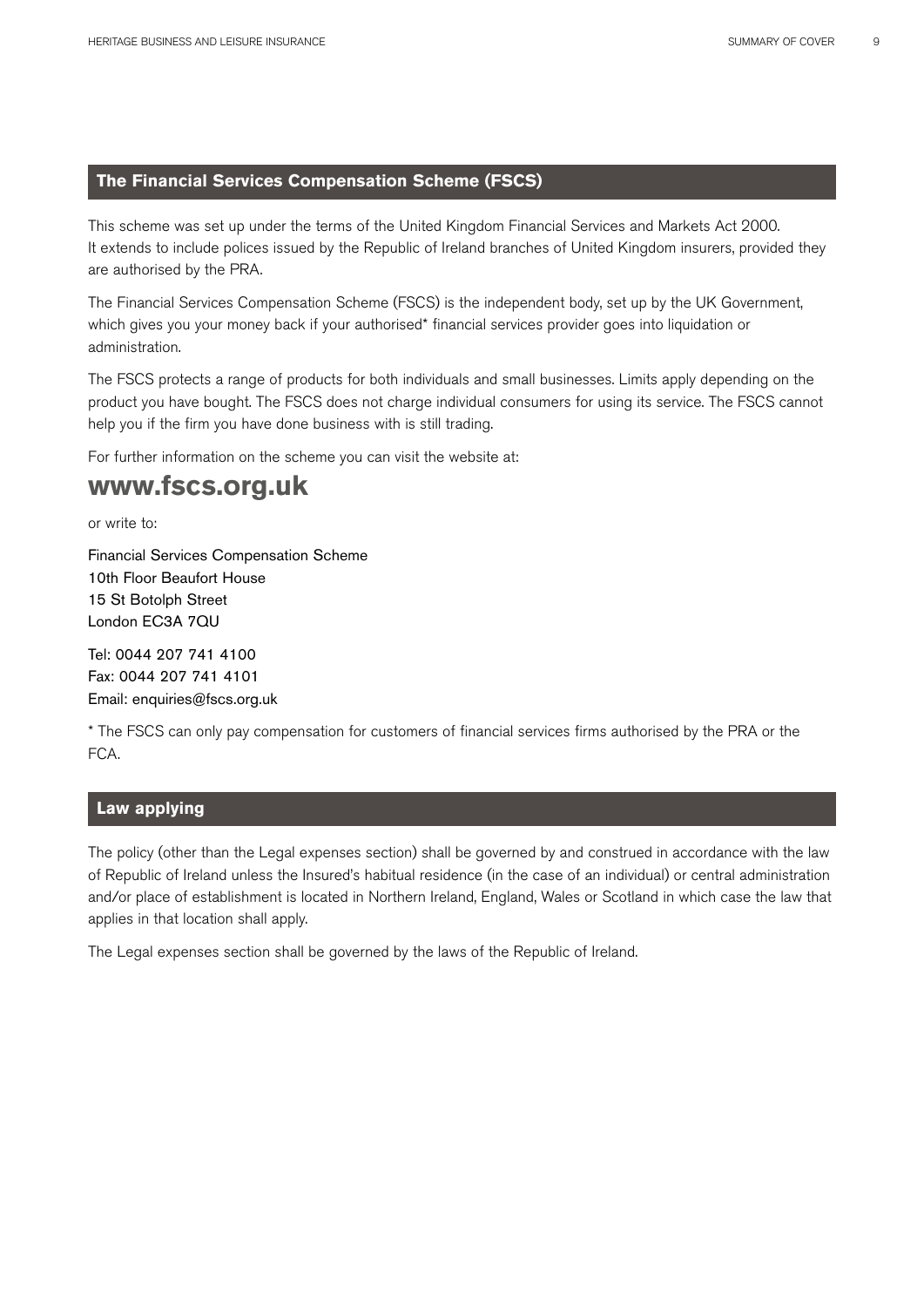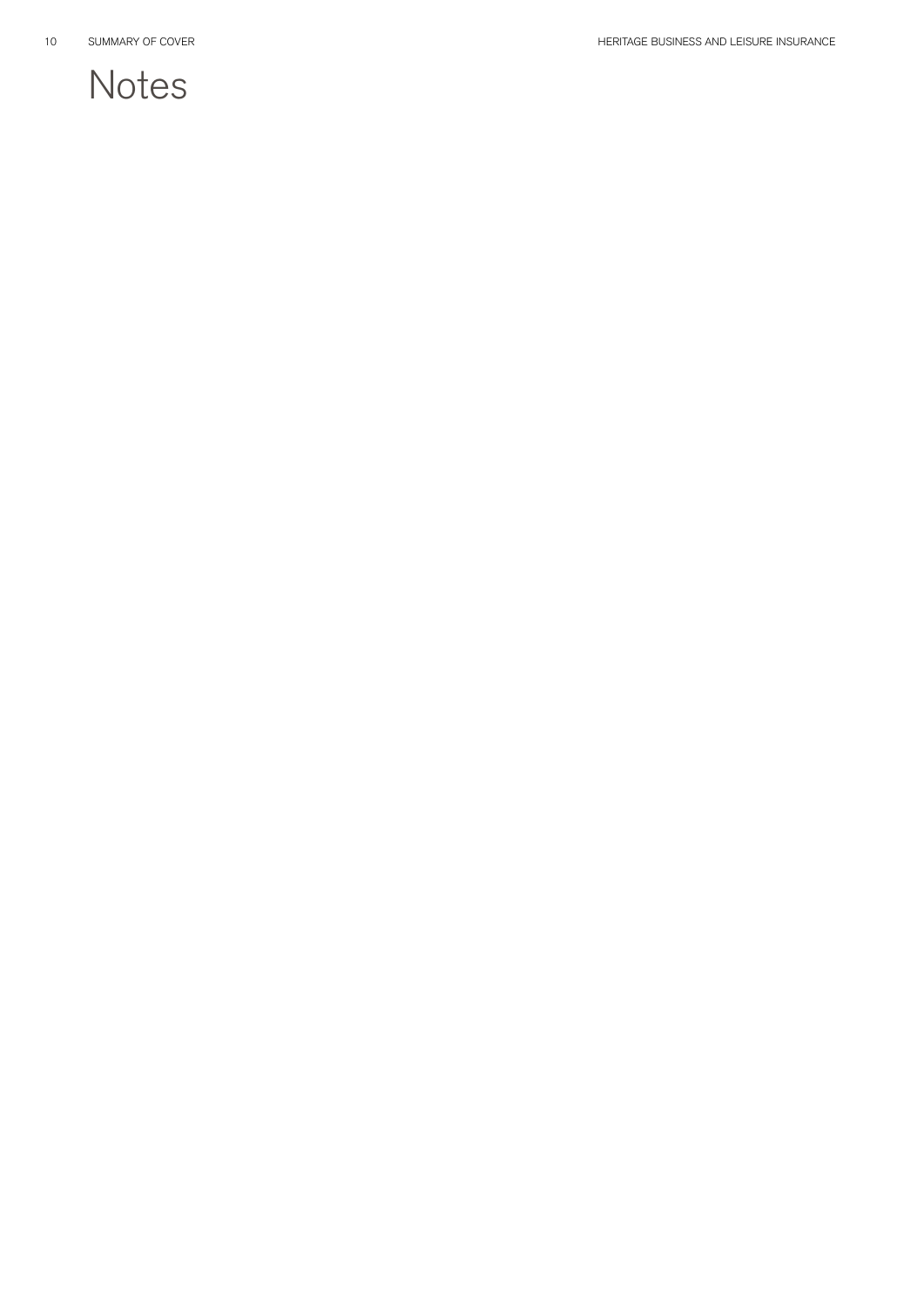This contract is underwritten by: Ecclesiastical Insurance Office plc.

Our FCA register number is 113848. apply (except the Legal expenses section which is subject to the United Kingdom, Channell Channell Channell Cha Our permitted business is general insurance.<br>.

HERITAGE BUSINESS AND LEISURE INSURANCE SUMMARY OF COVER 11

**You can check this on the FCA's register by visiting the FCA's website**

**www.fca.org.uk/register** 

**or by contacting the FCA on 0044 207 066 1000**